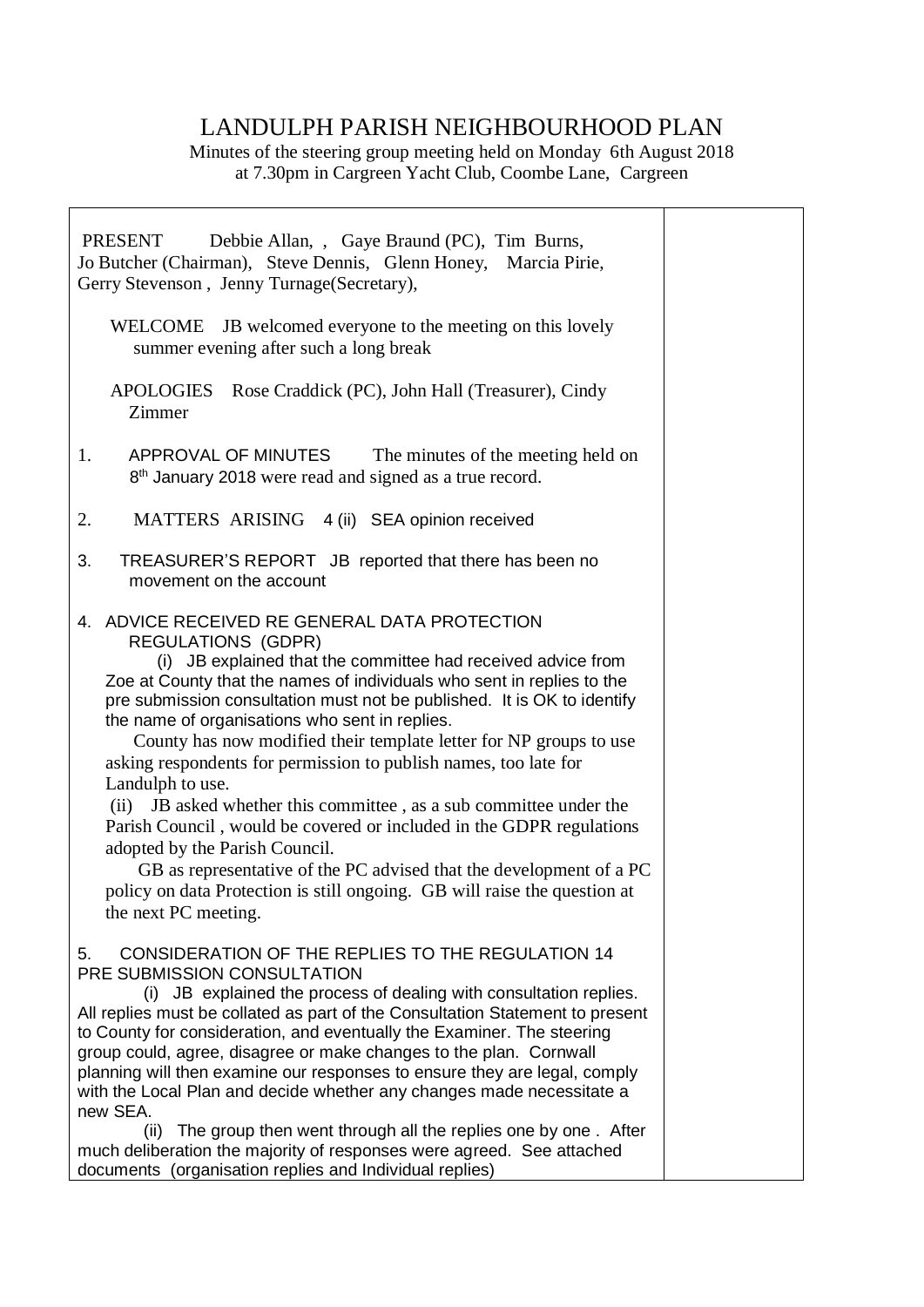| (iii) There was a long debate on the issue of quoting a maximum<br>of 5 or 6 dwellings per site. TB suggested a compromise of quoting a<br>maximum of 5 open market and one affordable dwelling per site. JB will<br>contact Zoe at County to advise on the possibility of adopting this as policy.<br>The meeting agreed to amend the plan to $5 + 1$ if possible or if this was not<br>possible the number would remain at 5. |  |
|---------------------------------------------------------------------------------------------------------------------------------------------------------------------------------------------------------------------------------------------------------------------------------------------------------------------------------------------------------------------------------------------------------------------------------|--|
| Prepare and send results of consultation to<br><b>NEXT STEPS</b><br>(i)<br>6.<br>JB, DA, JH, and JT will complete the table of responses and<br>Cornwall<br>send it on to Zoe for her initial comments<br>(ii) Amend plan after item 5 consideration<br>JB, DA, JH, and JT will make any agreed changes to the plan and then<br>send it on to Zoe.                                                                              |  |
| (iii) Prepare Basic Conditions Statement<br>JB, DA, JH, and JT will finish the Basic Conditions Statement and then<br>send it to Zoe                                                                                                                                                                                                                                                                                            |  |
| (iv) Prepare Consultation Statement<br>JB, DA, JH, and JT will complete the Consultation Statement and then<br>send it to Zoe                                                                                                                                                                                                                                                                                                   |  |
| The amended plan and all other documents mentioned above will also<br>be put onto the plan website                                                                                                                                                                                                                                                                                                                              |  |
| (v) Set up group to prepare report to the parish<br>council on points raised in the various consultations that are not part of the<br>plan<br>GB, SD and GH agreed to work together to go through all                                                                                                                                                                                                                           |  |
| the public consutation reports to create a list of topics raised by the<br>residents that are not part of the plan remit. They will expand the list into a<br>document that will be sent to the PC for their consideration.                                                                                                                                                                                                     |  |
| At this point the meeting agreed to add the following item to the agenda<br>following points raised in the recent Parish Council meetings.                                                                                                                                                                                                                                                                                      |  |
| 7. POINTS THAT LANDULPH PARISH COUNCIL HAVE ASKED TO BE<br>CLARIFIED.                                                                                                                                                                                                                                                                                                                                                           |  |
| GB (PC) was asked to raise the following questions following<br>debate during the last two PC meetings                                                                                                                                                                                                                                                                                                                          |  |
| How many comments made about a subject before change considered?<br>1<br>The review system going forward.<br>2<br>The next stage after comments discussed.<br>3<br>When do PC adopt plan ie before or after referendum?<br>4<br>Will plan be available before next submission to county?<br>5.                                                                                                                                  |  |
| The group also noted that the unapproved minutes of the PC meeting held<br>on 16 <sup>th</sup> July to respond to the Reg 14 Consultation Process for Landulph<br>Plan, included the points (a) The PC would like to review the consultation<br>process<br>(b) The PC would like to become more involved.                                                                                                                       |  |
| After some discussion it was noted 2 of the steering group members are<br>parish councillors and the conduit for communication between the steering<br>group and the the PC. GS, former PC chair, explained that a Neighbourhood                                                                                                                                                                                                |  |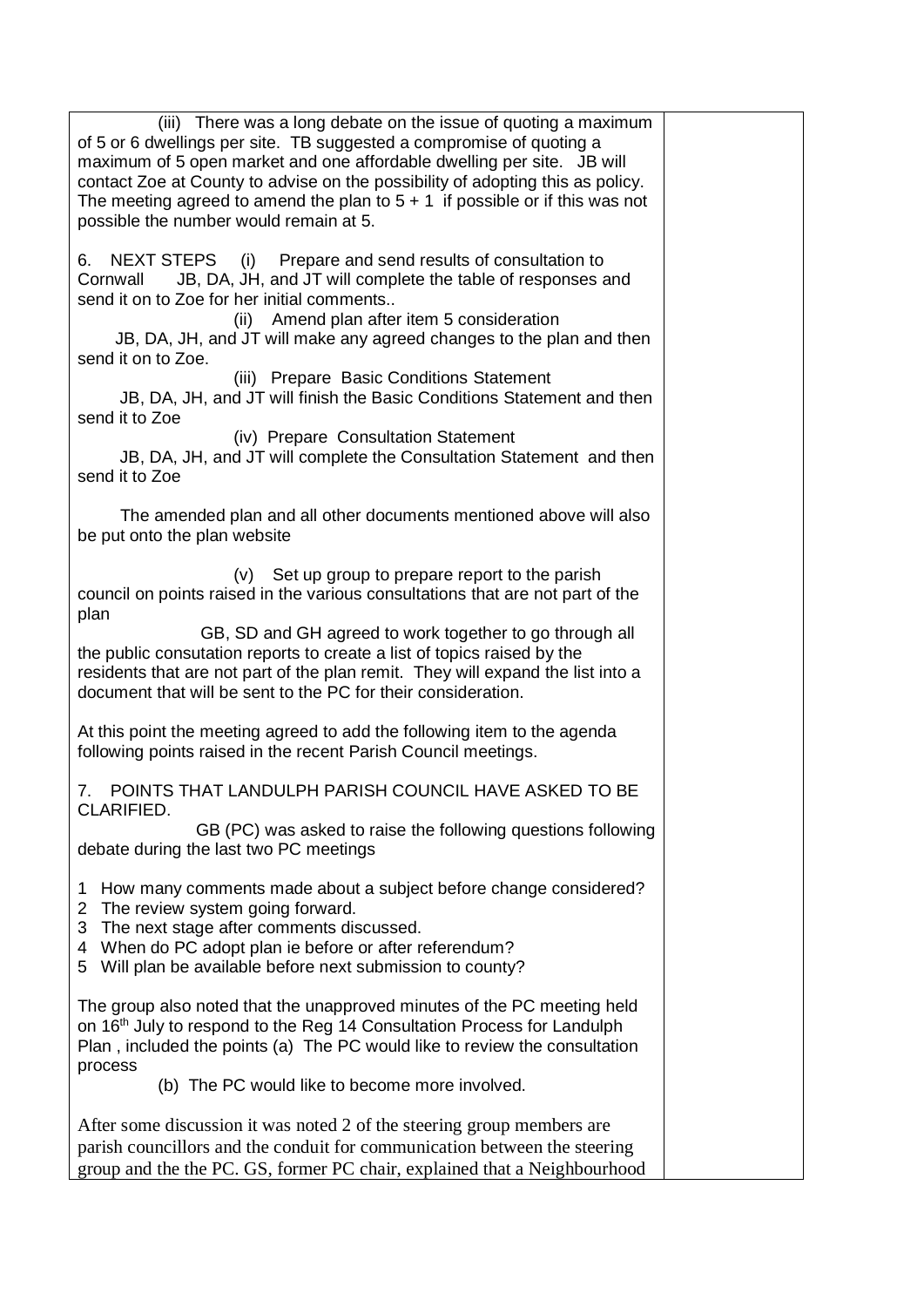plan is to be community led.

The group agreed the following responses to the queries.

#### **1 How many comments made about a subject before change considered.?**

All submissions are considered by the Landulph Neighbourhood Plan Steering Group and checked against the evidence we have (see evidence area on the website and also the appendices).

### **2 The review system going forward?**

The plan will be shown to county (Zoe Bernard Johns, Senior Policy Officer) before formally submitting with Basic conditions statement and Consultation Statement. It may be helpful to look at other completed plans in Cornwall to see their Basic Statement and consultation statements.

## **3 The next stage after comments discussed?**

County will comment on any alterations to the plan. It may be if any alterations are significant we may need to undergo another SEA( which would be the 3rd)

**4 When do PC adopt plan ie before or after referendum.** The Plan is adopted by County

**5 Will plan be available before next submission to county?** The parish Council representatives on the Steering Group will have a cop[y with any alterations made by the steering group.

JB also added:- The document link below is helpful in explaining the process. Please refer to

### https://neighbourhoodplanning.org/wp-

#### content/uploads/NP\_Roadmap\_online\_full.pdf *representations and modifications*

*Any comments received by the end of the consultation period must be considered conscientiously by the neighbourhood planning body. All representations need to be considered, but it is legitimate for the neighbourhood plan body to take a different view. Indeed, different representations may demonstrate opposing views. A planning judgement needs to be taken.*

*A decision will need to be made over whether or not to amend the neighbourhood plan in response to each representation. The decisions on whether or not to amend the plan, and the reasoning behind them, should be recorded, as this information will need to be incorporated into the consultation statement (see later section on the consultation statement).*

*The neighbourhood planning body will need to agree the modifications and approve the resulting draft of the plan for*